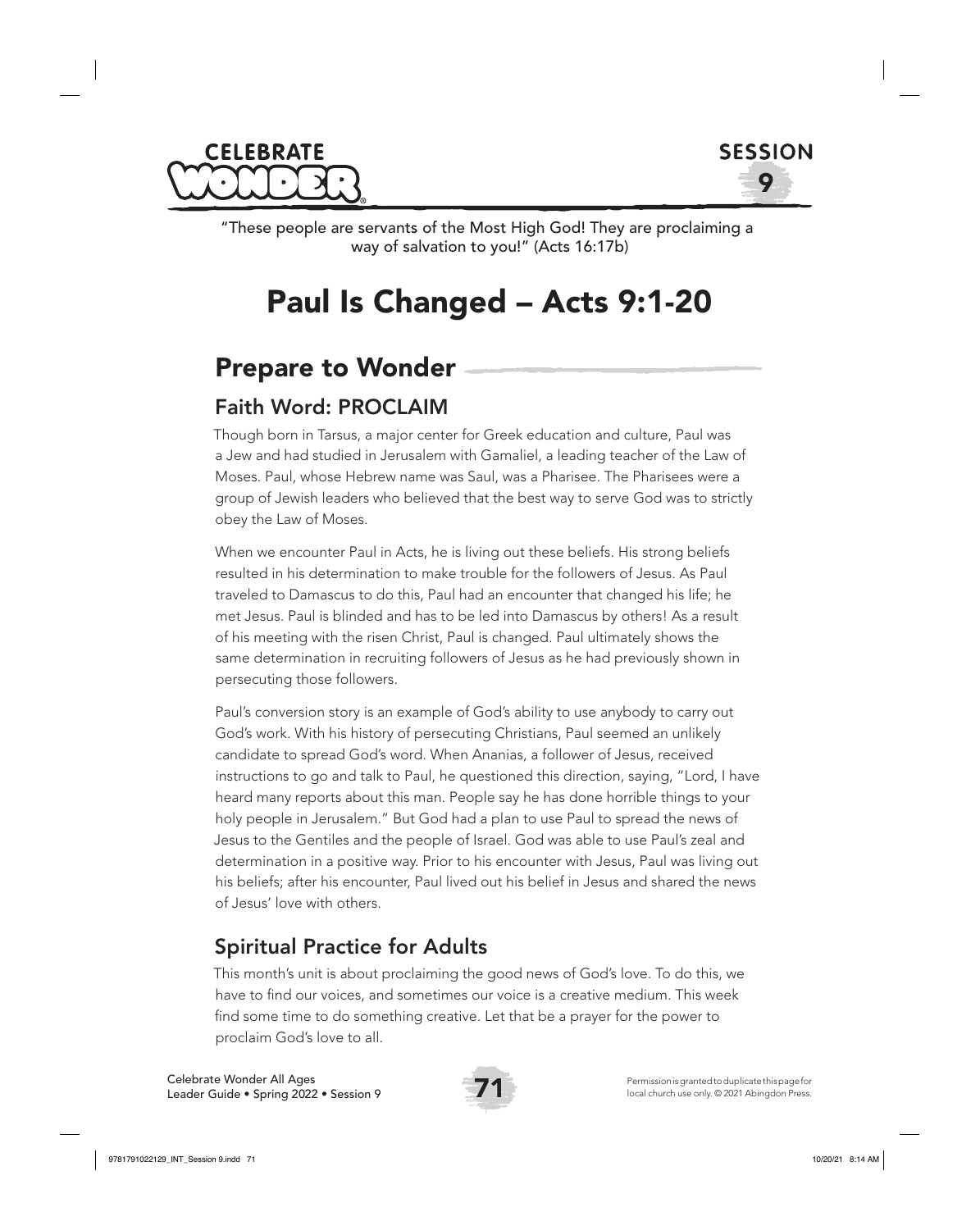## Come Together

### Come Together

*Supplies: Class Pack,* Celebrate Wonder Bible Storybook*, Wonder Box, white cloth, battery-operated candle, butterfly*

*Prepare Ahead: Set up a Wonder Table (see p. 3) with a white cloth, batteryoperated candle, and a Wonder Box (see p. 3). Display the Unit 3 Bible Verse Poster (Class Pack—pp. 9 & 16) and Faith Word Poster (Class Pack—p. 21). Place a butterfly inside the Wonder Box.* 

- Point to the Unit 3 Faith Word Poster, and invite the children to wonder about what the word *proclaim* means.
- Invite the kids to join you in a circle.

**SAY:** This month we are hearing stories about a man named Paul. Paul is called the great evangelist because he shared God's love with so many people.

ASK: Who shares God's love with you?

• We recommend reading a story each week from the *Celebrate Wonder Bible Storybook*. Allow an elementary kid to read, "Paul is Changed" (pp. 278–9), from the storybook.

PRAY: Dear God, help us share your love with everyone we meet. Amen.

### Paul is Changed – Preschool

*Supplies: Reproducible Kids' Book, crayons*

*Prepare Ahead: Photocopy "Paul is Changed" (Reproducible 9A) for each preschooler.*

• Invite the preschoolers to use crayons to color the picture. Invite elementary kids to help the preschoolers follow the directions on the pages.

SAY: Paul was walking to the city of Damascus when all of a sudden he was surrounded by light! Paul heard Jesus' voice and his heart was changed.

ASK: What do you think happened next?

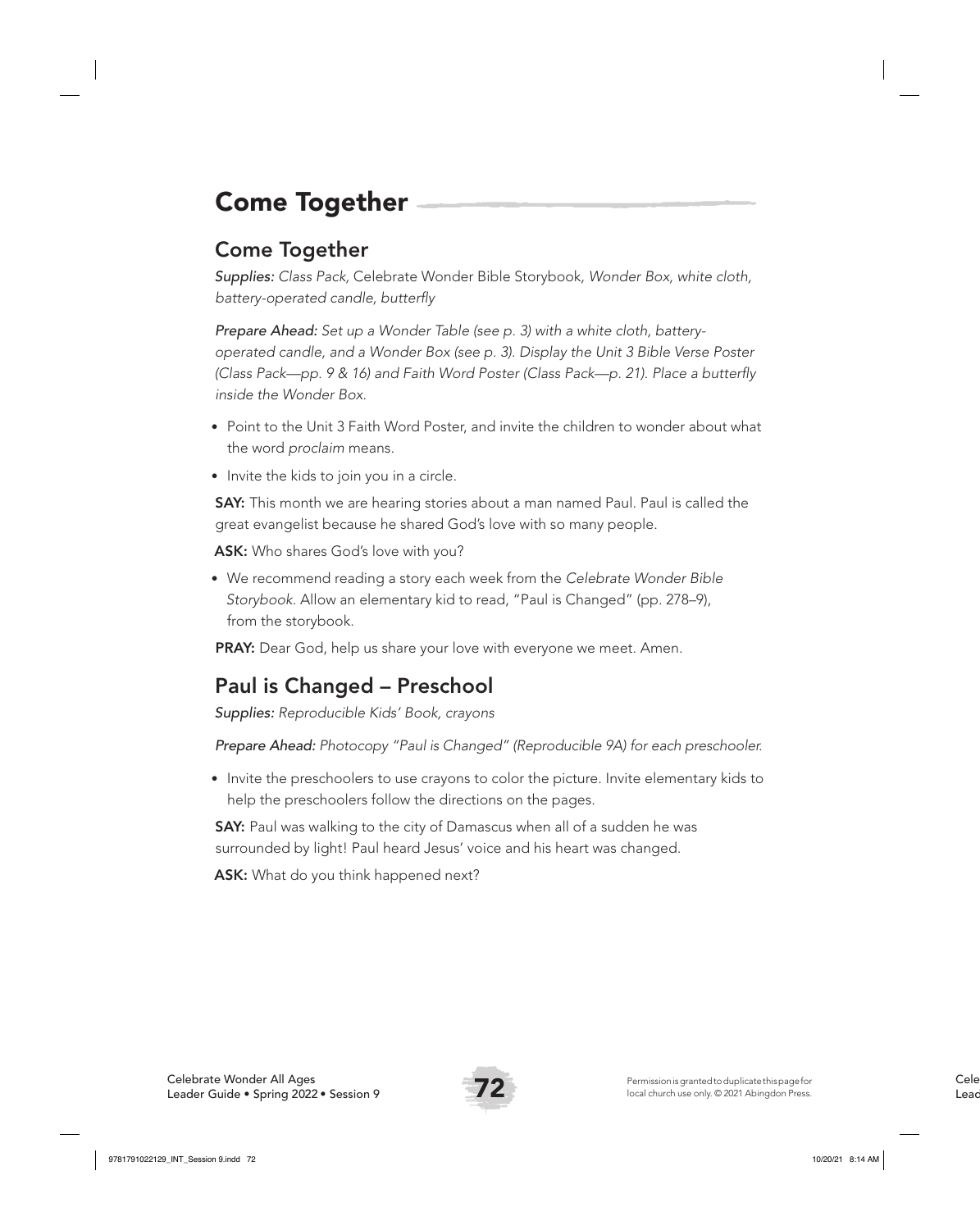### Memory Verse Puzzle – Younger Elementary

*Supplies: Reproducible Kids' Book, crayons, colored pencils, kids' scissors*

*Prepare Ahead: Photocopy "Memory Verse Puzzle" (Reproducible 9B) for each child.*

- Invite the kids color their papers.
- Help the kids cut out the puzzle pieces.
- Encourage the kids to put their puzzles together.
- Help the kids read the Bible verse.

SAY: This month we will be learning about Paul. He has an encounter with Jesus and begins following Jesus. Paul taught so many people about Jesus and his love.

### Coded Message – Older Elementary

*Supplies: Reproducible Kids' Book, pencils, CEB Bible*

*Prepare Ahead: Photocopy "Coded Message" (Reproducible 9C) for each child.* 

SAY: In today's Bible story, Paul is changed! He went from hurting followers of Jesus to becoming a follower of Jesus. Solve the coded message to find out what he did after he changed into a follower of Jesus.

- Invite the kids to use the decoder to solve the puzzle.
- Encourage the kids to read Acts 9:20 if they need help with the puzzle.

### Proclaim the Good News – All Ages

*Supplies: Reproducible Kids' Book, crayons or markers, kids' scissors, glue sticks*

*Prepare Ahead: Photocopy "Proclaim the Good News" (Reproducible 9D) for each child.* 

SAY: Paul proclaimed the good news about Jesus' love. You can proclaim the good news, too.

- Invite the kids to color the megaphone.
- Help the kids cut it out.
- Encourage the kids to glue it together.
- Set the megaphone aside to dry.

SAY: You can use your megaphone to help you proclaim the good news of God's love for everyone.

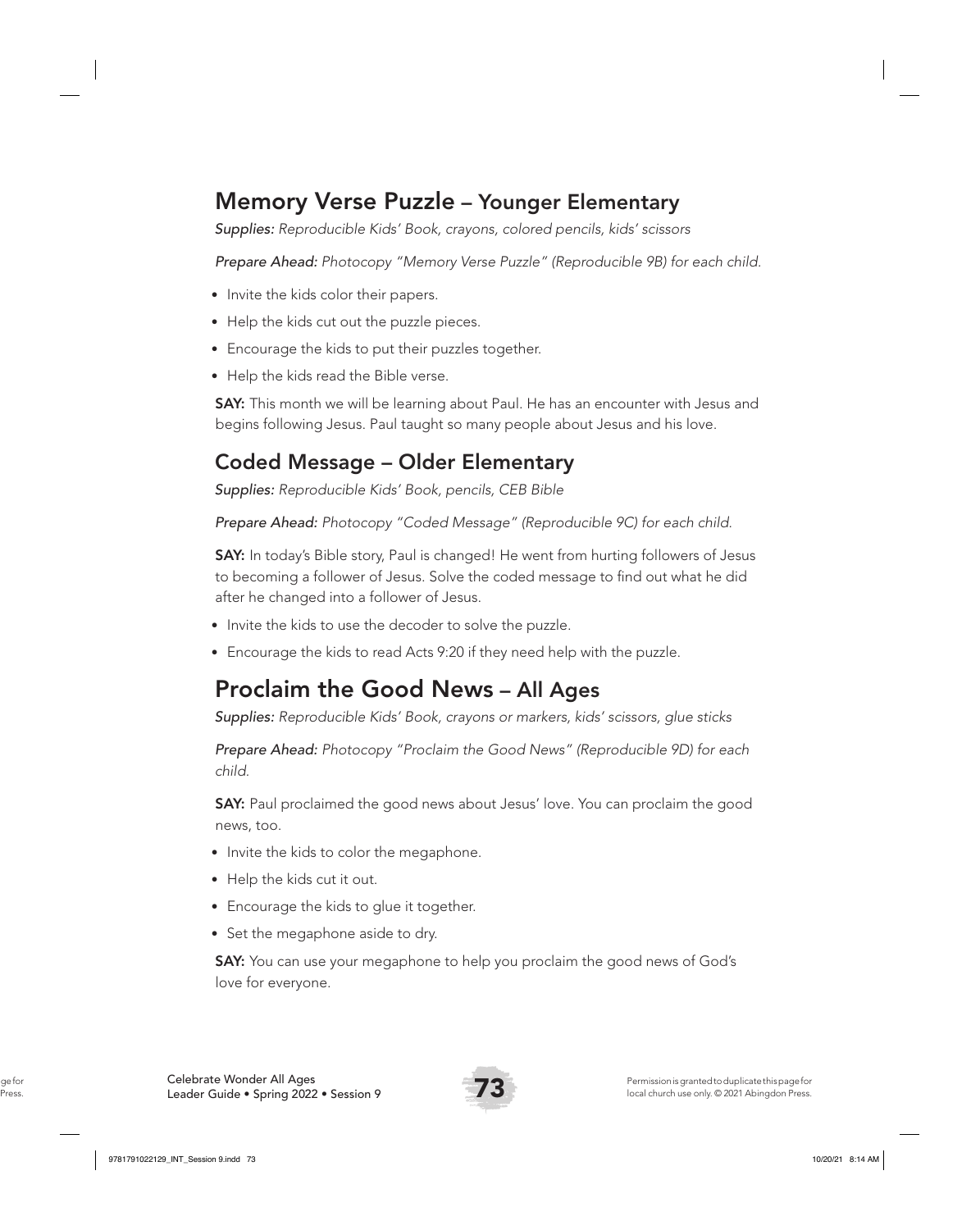## Wonder Time

### Interactive Bible Story

*Supplies: Reproducible Kids' Book* 

*Prepare Ahead: Photocopy today's Take-Home Pages from the Reproducible Kids' Book, 9F–9G. Display the Unit 3 Bible Verse Poster (Class Pack—pp. 9 & 16).*

• Invite several readers to take turns reading the story, one section at a time.

WONDER: Why do you think Jesus appeared to Paul on his way to Damascus?

### Share a Story

*Supplies: Celebrate Wonder DVD, TV, DVD player*

- Invite the children to join you, and to sit in a circle on the floor.
- Watch the Session 9 video (Celebrate Wonder DVD).

### Wonder with Me

*Supplies: Class Pack, Wonder Box, scissors*

*Prepare Ahead: Lay out the Unit 3 Wonder Story Mat (Class Pack—pp. 7 & 18). Cut out the Unit 3 story figures (Class Pack—p. 3).* 

• Place the Wonder Box on the Unit 3 Wonder Story Mat.

SAY: Today's Faith Word is *proclaim*.

• Show the children the Unit 3 Faith Word Poster (Class Pack—p. 21).

SAY: Proclaim means to share out loud what you believe about your faith.

• Point to the portrait of Paul.

#### WONDER together:

- ❍ What is your favorite part of this story?
- ❍ How did you share God's love this week?
- O How will your words proclaim God's love?
- Add the portrait of Ananias to the poster.
- Open the Wonder Box to reveal the butterfly.

**WONDER:** Why do you think there is a butterfly in our Wonder Box this week?

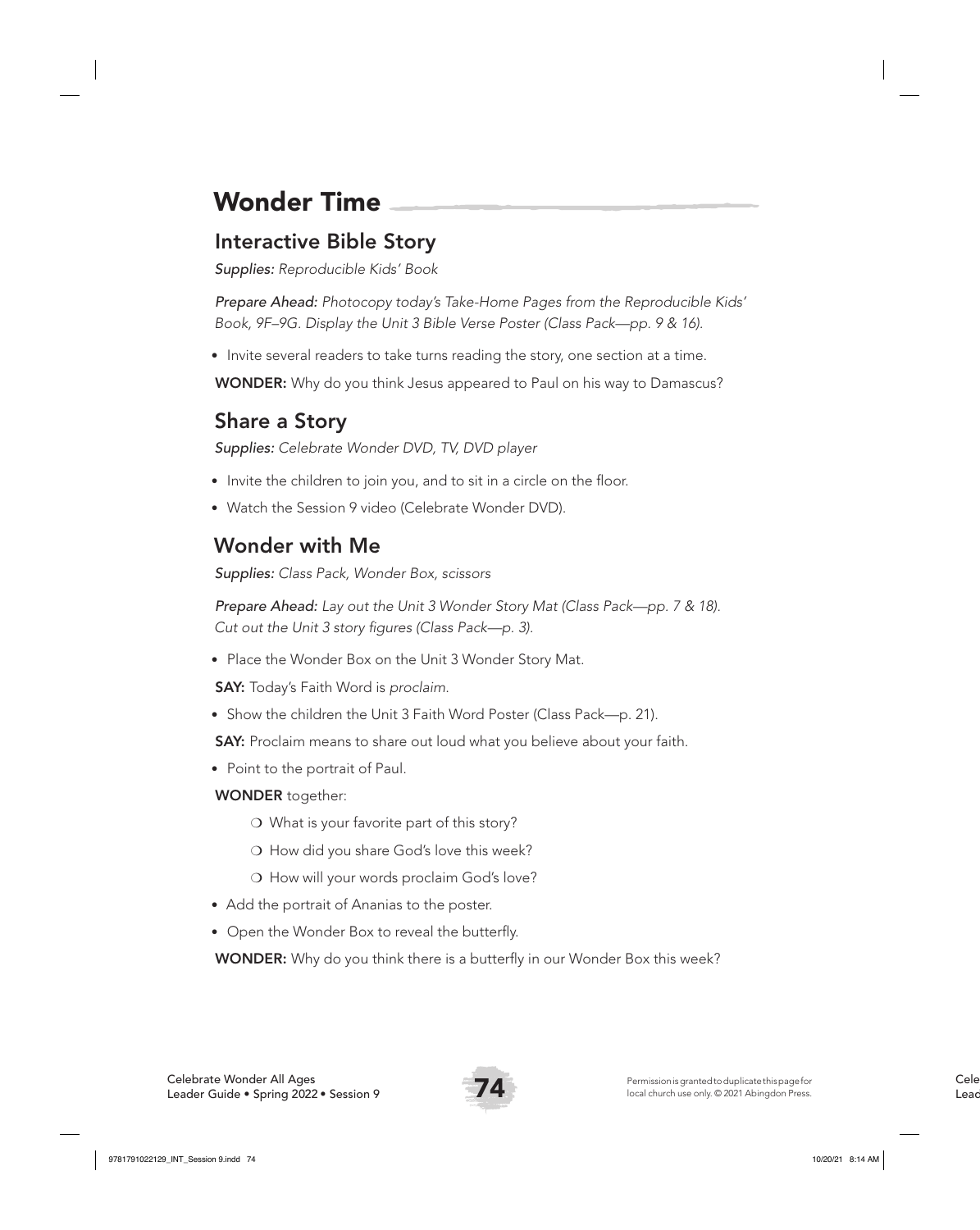## Experience Wonder

### What Has Changed? (Game)

*Supplies: a variety of dress up items such as colorful scarves, sunglasses, large jackets, belts, and so forth*

**SAY:** We are going to play a game to see how good you are at detecting change.

- Invite several children to dress up using several of the items provided.
- Once the children are "dressed" have them stand in front of the other children and model their outfits.

**SAY:** Take a good look so you can remember how each child is dressed.

- Have the children leave the area and have each child change one thing about her or his appearance. For example, a child may change to wearing a different colored scarf or take off sunglasses or add a belt.
- Invite the children to model the outfits once more.
- Have the rest of the children figure out what has changed about each child's outfit.
- Invite several new children to dress up and play the game again.
- If the game becomes too easy, have the children change multiple things about their outfits.

**SAY:** You did a good job detecting these changes. In our Bible story today, we heard about how Paul changed the way he treated people.

### Examine the Bible Verse

**SAY:** Our Unit 3 Bible verse is Acts 16:17b. Find it in your Bibles.

ASK: Is the Book of Acts in the Old or New Testament? *(New)* Where is Acts located in the New Testament? *(right after the gospel books)* In what chapter of Acts is our verse located? *(16)* What is the verse number? *(17)*

• Gather the kids around the Unit 3 Bible Verse Poster. Read it together.

ASK: What is the reference for our verse? *(Acts 16:17)*

**SAY:** Our Bible verse is from one of the stories we will hear this month. Paul and Silas heal a woman and this is what she says!

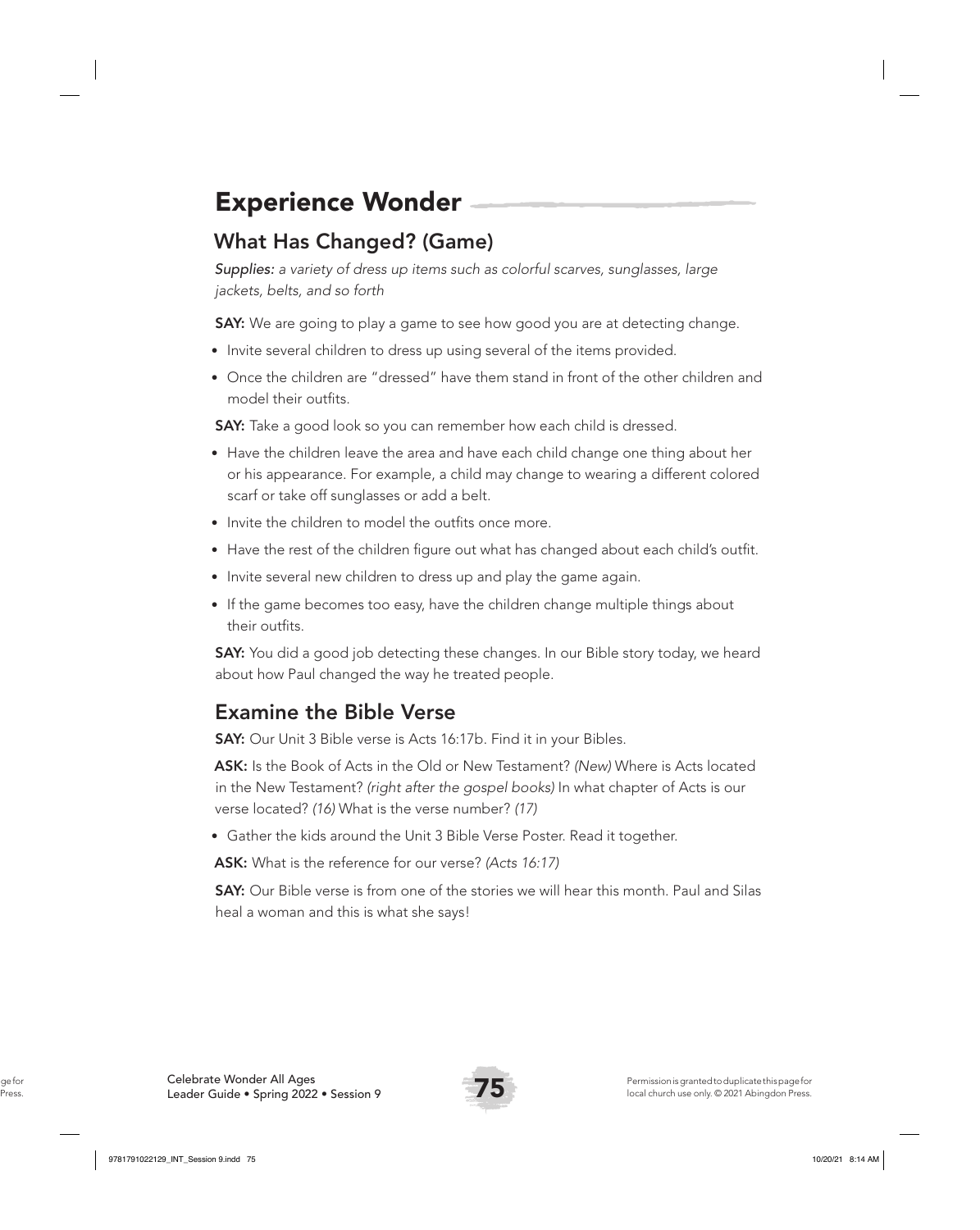### Peaceful Place

*Supplies: copies of the Unit 3 Faith Word (Leader Guide—p. 115);* Celebrate Wonder Bible Storybook*; suggested book:* Ada's Violin: The Story of the Recycled Orchestra of Paraguay*, by Susan Hood; paper; crayons or markers; flashlights*

*Tip: All of the supplies/activities suggested for the Peaceful Place are optional.*

- Assist the children, as needed, as they interact with the items provided.
- Encourage the children to color the Unit 3 Faith Word coloring page.
- Invite the children to improvise a sermon to share with the group.

## Go in Peace

### **Spiritual Practice –** Exploring Proclamation Through Preaching

**SAY:** A spiritual practice is something we do to help us connect to and spend time with God. It doesn't have to be the same thing every time, but it can be. A spiritual practice can be praying silently or out loud, dancing, singing, walking, breathing, drawing, chanting, or speaking blessings.

- Guide the children through a spiritual practice and invite them to repeat after you:
	- ❍ LEADER SAYS: My voice is important.
	- O CLASS SAYS: My voice is important.
	- O LEADER SAYS: My voice matters.
	- O CLASS SAYS: My voice matters.
	- ❍ LEADER SAYS: Thank you, God, for my voice.
	- O CLASS SAYS: Thank you, God, for my voice.

PRAY: Dear God, help us proclaim your love in all we say and do. Amen.

• Bless the children before they leave. Touch each child on the hand as you say this blessing: "You are important. You matter."

### Family Spiritual Practice

SAY: Let's take a look at your Take-Home Pages for today *(Reproducibles 9F–9G)*. Ask your family to participate in this week's spiritual practice and share some love with each other this week.

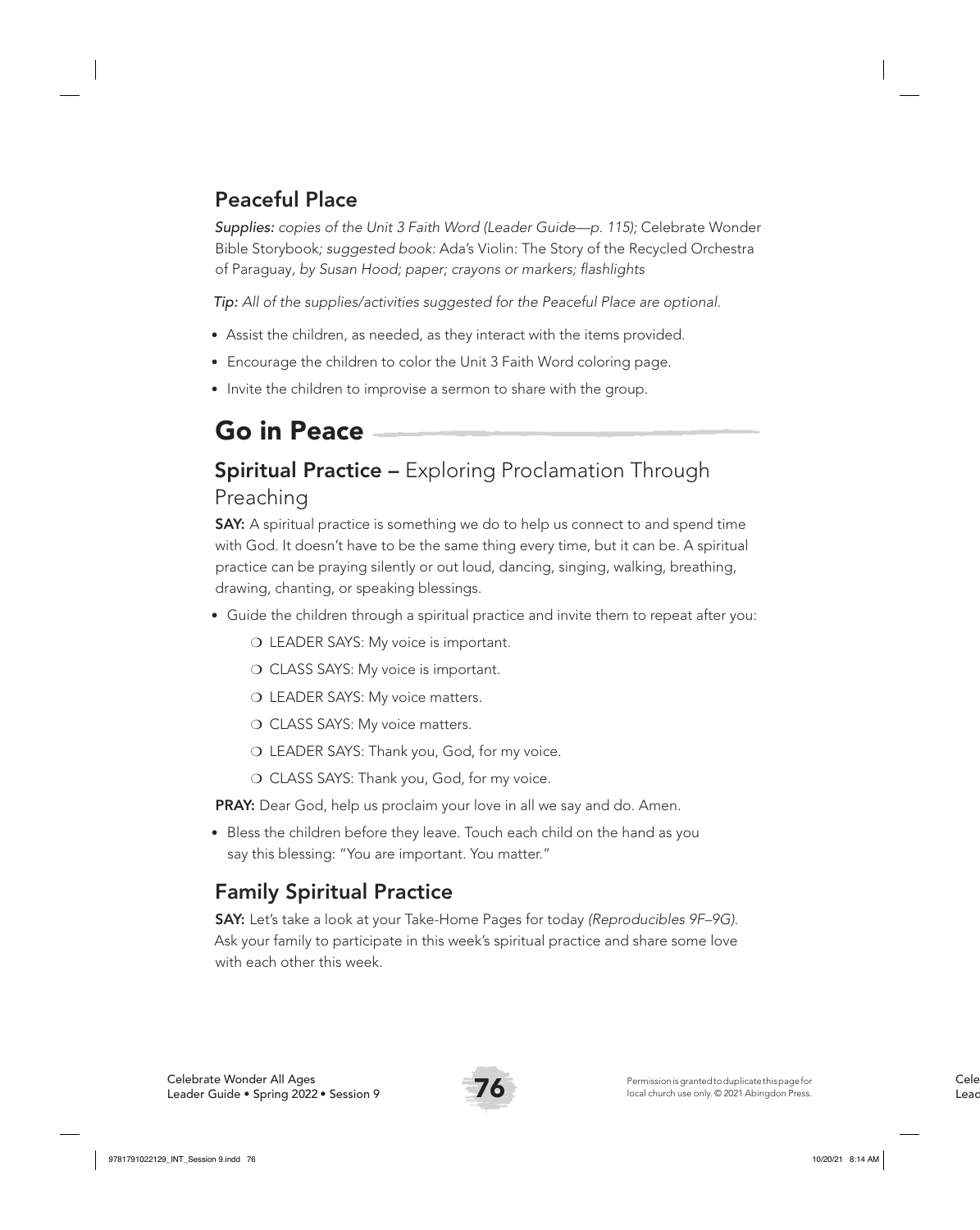## Supplemental Activities

### Preschoolers - Paul Says Game

*Supplies: none*

SAY: Paul travelled to many places praching and teaching about Jesus. Paul wrote and spoke a lot of words! A big part of our BIbles are letters written by Paul!

ASK: What would you say or write about Jesus?

- Invite the kids to play Paul Says.
- Choose one child to be "it".
- "It" will instruct the group to mimic their actions. "It" will say things like, "Paul says touch your toes." The group will then touch their noses.
- If "It" doesn't say "Paul says" before an instruction, the group should not mimic "It".
- Keep playing until everyone has gotten to be "it".

#### Early Elementary and Older Elementary – Obstacle Course

*Supplies: items to make an obstacle course—chairs, boxes, hula hoops, jump ropes, etc.*

*Prepare Ahead: Create an obstacle course either outside or in an open space inside your church.* 

SAY: In our Bible story, Ananias had to trust Paul not to hurt him and help Paul because Paul couldn't see. That took a lot of faith! To help us remember this story, we're going to go through an obstacle course in pairs. One person in the pair will have to close their eyes. The other person in the pair will help get the pair through the obstacle course.

- Divide the group into pairs.
- Invite the pairs to go through the obstacle course one pair at a time.
- While the remaining pairs wait, invite them to encourage the pair moving through the obstacle course.